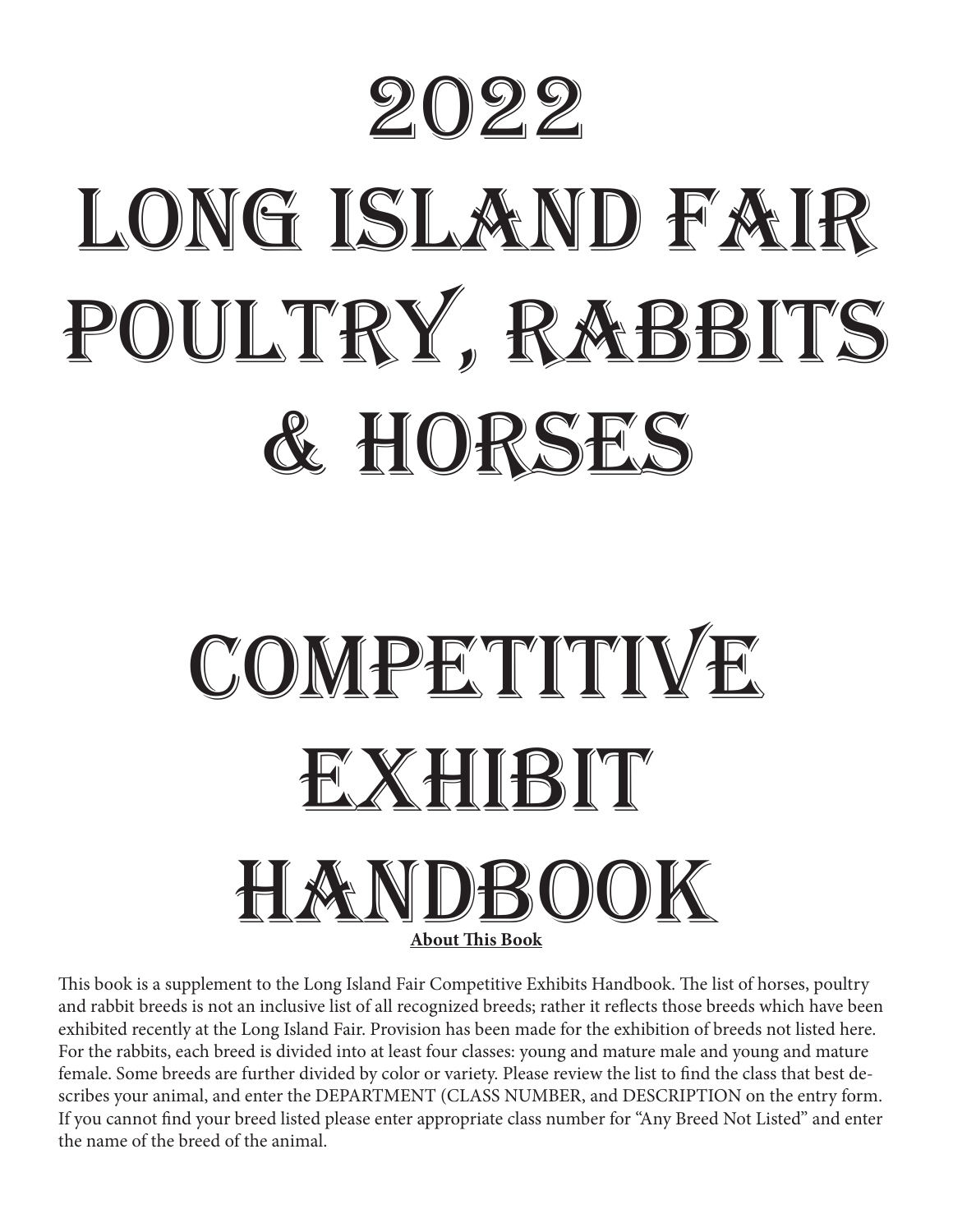#### Animal Health Requirements For Admission to New York State and County Fairs (Part 351 of NYS Agriculture and Markets Regulations) NYS Department of Agriculture and Markets/Division of Animal Industry 10B Airline Drive, Albany, NY 12235 518-457-3502 www.agriculture.ny.gov/animals

#### **General Prohibitions and Requirements:**

• No person shall bring or have present an animal on the fairgrounds during a fair which is not qualified under NYS regulations.

• No person shall present an interstate or intrastate certificate of veterinary inspection that has been altered by anyone other than the issuing veterinarian.

• Animals demonstrating clinical signs or other evidence of infectious, contagious or communicable diseases shall not be allowed on the fairgrounds during a fair.

• Representatives of the Commissioner may deny admission to, or require removal from, the fair premises or require the segregation of any animal showing signs ofor exposed to any infectious, contagious or communicable disease.

NOTE: The fair board of directors has the authority to reject unworthy or unsightly exhibits for reasons other than infectious, contagious or communicable disease (Part 350.10). The state veterinarian or animal health inspector will bring questionable exhibits to the attention of the fair board

#### **Certificates of Veterinary Inspection (CVI):**

• Cattle, sheep, goats, swine, llamas, alpacas, deer, and misc. ruminants require a valid CVI to enter the fairgrounds.

• The CVI must be issued by a Category 2 accredited veterinarian.

• All animals must be officially identified. ALL MANMADE ID MUST BE RECORDED. Refer to Animal Identification section below for more information.

• Only one species is allowed per certificate.

• The type and duration of certificate required depends on the origin of the livestock.

#### **New York Origin Livestock:**

• A valid intrastate CVI (AI-61) is required.

• Each animal must be individually identified on the CVI (see below).

• The CVI must be issued on or after May 1 of the current year

#### **Out of State Origin Livestock:**

• All animals entering New York State must satisfy import health and test requirements for that species and be accompanied by a valid interstate CVI. • The interstate CVI is valid for 30 days from the date of CVI inspection. During the fair season (July 1 through Labor Day) valid CVI's can be used multiple times for entrance into fairs. The initial entrance into a NY fair must be within 30 days of the date of CVI inspection. In order for the CVI to be used for a later fair, it must be dated and initialed by a NY state official noting the location of the initial fair. A change in health status or eligibility of an animal necessitates the generation of a new CVI.

*Questions regarding import requirements should be directed to the Division of Animal Industry at 518-457-3971, or at the division's import/export homepage: https://agriculture.ny.gov/animals/animal-import-export.*

#### **Animal Identification:**

#### • ALL MANMADE ID MUST BE RECORDED

• Cattle must be identified by an official USDA approved eartag. Radio frequency identification (RFID) eartags, commonly referred to as "840 RFID tags," are strongly recommended.

• Sheep and goats must be identified by official scrapie identification (see sheep and goat sections below).

• Swine must be identified by an official USDA approved eartag. Radio frequency identification (RFID) eartags, commonly referred to as "840 RFID tags," are strongly recommended. Nursing piglets do not have to be individually identified if the sow is correctly identified on the CVI and the number of piglets in the litter is noted on the CVI.

• Deer/elk must be identified with an official eartag.

#### • Llamas and alpacas must be identified by official eartag or microchip.

• Misc. ruminants must be identified by unique eartag or microchip.

• A complete written description is sufficient identification for horses entering New York accompanied by a CVI. The description must match the EIA test record. Horse sketches and descriptions should reference color pattern, hair whorls, chestnuts, scars and other markings as necessary to uniquely identify the horse. Tattoos and microchips if any should be included. "Bay, no markings" is not an acceptable

description for a CVI or EIA test record.

• NOTE: If you are exhibiting animals identified by microchip, a working reader must

be supplied by the exhibitor. For questions on animal identification please contact your veterinarian or our office at 518-457-3502.

#### **Rabies Vaccination:**

• Rabies vaccination is required for all species for which there is a USDA licensed vaccine available (cattle, horses, sheep, dog, cat, ferret) and that are 4 months of age or older on the date of admission to the fair.

o For most rabies vaccines, the earliest age allowable for primary vaccination is 3 months. Animals that are vaccinated prior to 3 months of age will need to be re-vaccinated according to label before entering the fairgrounds.

• Vaccine must have been administered within the past 12 months. The exception is Imrab LA vaccine used in sheep which protects for 3 years after the second annual vaccination (consult your veterinarian).

• The rabies vaccination requirement must be met on the day of admission even if the animal was previously admitted to a fair when too young to vaccinate.

• *NOTE: Individual fairs can require animals for which there is no approved rabies vaccine to be vaccinated for rabies. The requirements outlined above would apply. The fair is responsible for notifying exhibitors.* 

#### **The New York State Fair requires vaccination for all livestock species entering the grounds.**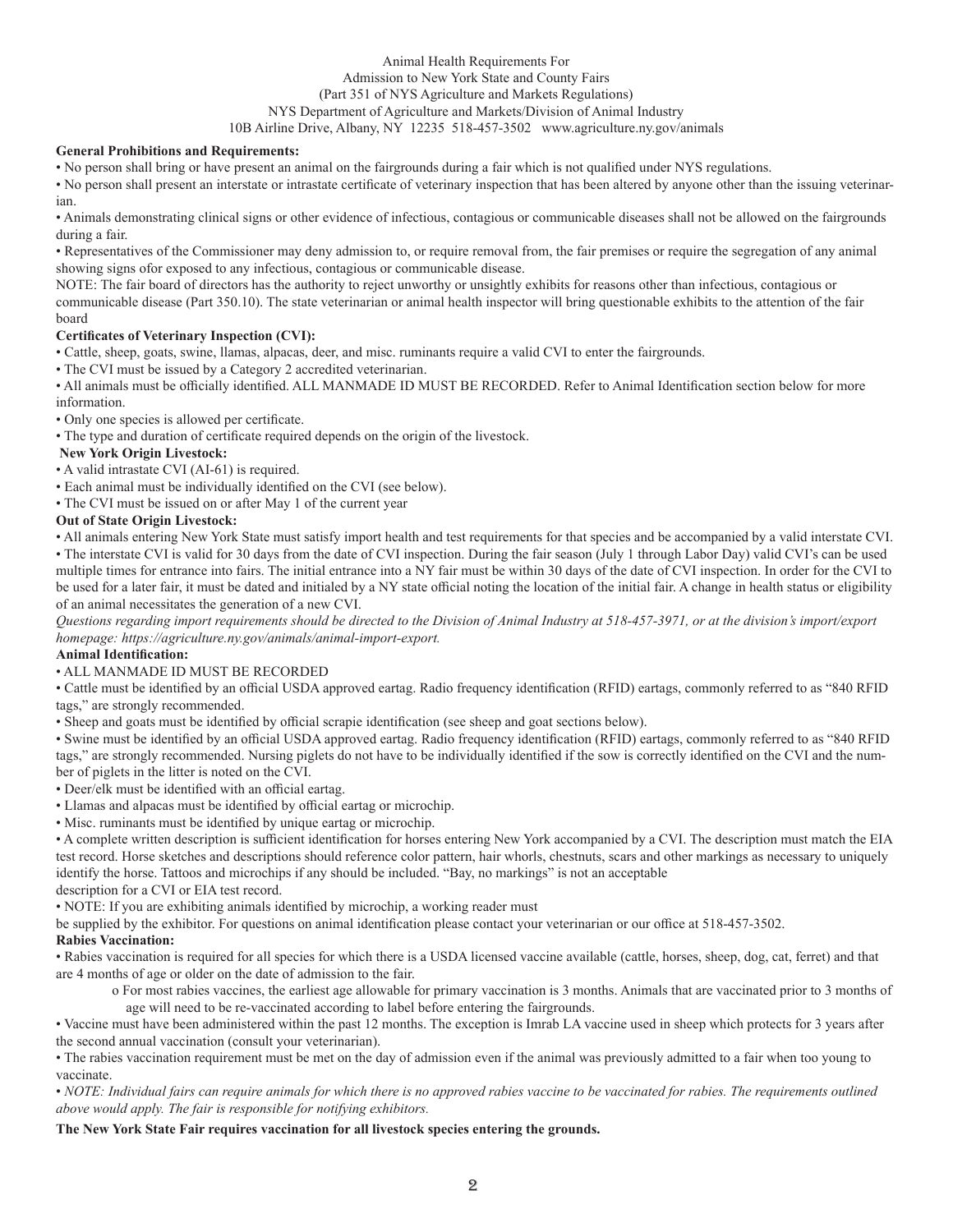#### **Acceptable Proof of Rabies Vaccination:**

• Acceptable proof of rabies vaccination must include a signed written statement from the veterinarian administering the vaccine or a valid certificate of veterinary inspection that has the vaccination listed and is signed by the Category 2 accredited veterinarian.

• Acceptable proof of rabies vaccination must include the name of the product used, the date of administration and the duration of immunity if longer than one year.

• If the statement of rabies vaccination is included on an EIA test record, it must be signed separately in addition to the required EIA test record signature.

• NOTE: Rabies titers are not acceptable proof of rabies protection and cannot be used to meet entry requirements.

• Acceptable proof of vaccination for dogs is a valid vaccination certificate or a copy of the dog license that contains the rabies vaccination information.

#### **BVD-PI Testing:**

• All cattle, llamas and alpacas exhibited at NY county fairs or the State Fair must be negative to an approved test appropriate to detect Bovine Viral Diarrhea persistent infection (BVD-PI). The testing veterinarian is responsible to make sure the proper test is conducted. This is a once in a lifetime test that must be reported on the required certificate of veterinary inspection. The issuing veterinarian is responsible for verifying the validity of the test, the identification of the animal and recording the test date on the CVI. If a previous test is not verifiable the test must be repeated.

#### **Cleaning and Disinfection**:

• All buildings on the fairgrounds housing animals must be cleaned and disinfected prior to the opening of the fair and between groups of animals when housing is rotated (Section 50.2 of Agriculture and Market regulations).

#### **Animal Deaths:**

• Occasionally animal deaths occur at a fair. If a death occurs it must be reported to the state veterinarian in charge as soon as possible for review. The animal must be promptly removed from the public exhibit area to a secure location and held for the veterinarian prior to

#### disposal.

#### **Calving, Kidding, and Lambing:**

• Any cattle, goats, or sheep that calve, kid, or lamb while at a county fair or the State Fair will be ordered removed from the fairgrounds along with their offspring, unless the animals are part of a birthing demonstration.

#### **Commingling of Sheep and Cattle:**

• Due to the potential spread of malignant catarrhal fever from sheep to cattle, it is strongly recommended that cattle be kept separate from sheep.  **Commingling of Swine and Poultry:** 

**•** Due to the potential spread of influenza viruses it is recommended that swine and poultry be housed in separate locations.

#### **Isolation on Returning Home:**

• The owner or custodian shall keep show animals biologically separate from the herd or flock for a period of at least two weeks after returning to the premises of origin. If any illness is noted in the exhibition animals, the owner should contact their veterinarian immediately.

#### **Individual Species Requirements-**

#### **Horses:**

• Certificate of Veterinary Inspection (CVI) is not required for New York origin horses. CVI is required for imported horses. Extended Equine CVIs (EECVIs) are acceptable. For more information on EECVIs, visit http://www.globalvetlink.com.

• Negative Equine Infectious Anemia (EIA) test is required for all horses 6 months of age or older. The horse must be accompanied by a valid negative EIA test record, signed by a Category 2 accredited veterinarian. The sample collection date for the qualifying EIA test must have been on or after January 1, 2020 for New York origin horses. For imported horses, the EIA test must have been conducted within 12 months prior to entry. The EIA test certificate must include a complete description of the horse.

• Rabies vaccination is required for all horses 4 months of age or older (see above)

#### **Cattle:**

• Certificate of Veterinary Inspection with animals properly identified. See Animal Identification section above.

• Rabies vaccination is required for all cattle 4 months of age or older (see above).

• All cattle must be negative to an approved test appropriate to detect Bovine Viral Diarrhea persistent infection (BVD-PI). The date and results of the testing must be noted on the certificate of veterinary inspection.

• All cattle must be vaccinated against bovine respiratory disease complex including bovine respiratory syncytial virus, bovine virus

diarrhea, infectious bovinerhinotracheitis and parainfluenza with a product administered in a manner and time frame adequate to confer protective immunity for these diseases for the duration of the fair.

#### **Sheep:**

• Certificate of Veterinary Inspection with animals individually identified with USDA approved scrapie identification. Identification must be one of the following: 1) USDA approved tags or 2) a legible USDA approved flock tattoo and individual animal ID number or 3) electronic implant device (microchip) if the sheep is enrolled in the Scrapie Flock Certification Program. For information on scrapie ID,

contact USDA at 1-866-USDA-TAG (1-866-873-2824).

• Rabies vaccination is required for all sheep 4 months of age or older (see above).

• The CVI must contain a written statement from the issuing Category 2 accredited veterinarian that the flock of origin was inspected after May 1 of the current year and no evidence of contagious, infectious or communicable diseases was found.

• If evidence of soremouth (contagious ecthyma) is found on any sheep, the entire exhibit including the affected animals shall immediately be removed from the fair premises with the holding pens cleaned and disinfected immediately after removal. **Goats:** 

 • Certificate of Veterinary Inspection with animals individually identified with USDA approved scrapie identification. Identification must be one of the following: 1) USDA approved tags or 2) a legible registration tattoo or 3) a legible USDA approved herd tattoo and individual animal ID number or 4) electronic implantdevice (microchip) if the goat is enrolled in the Scrapie Flock Certification Program and/or the electronic implant ID is recorded on the goat's registration paper. For information on scrapie ID, contact USDA at 1-866-USDA-TAG (1-866-873-2824).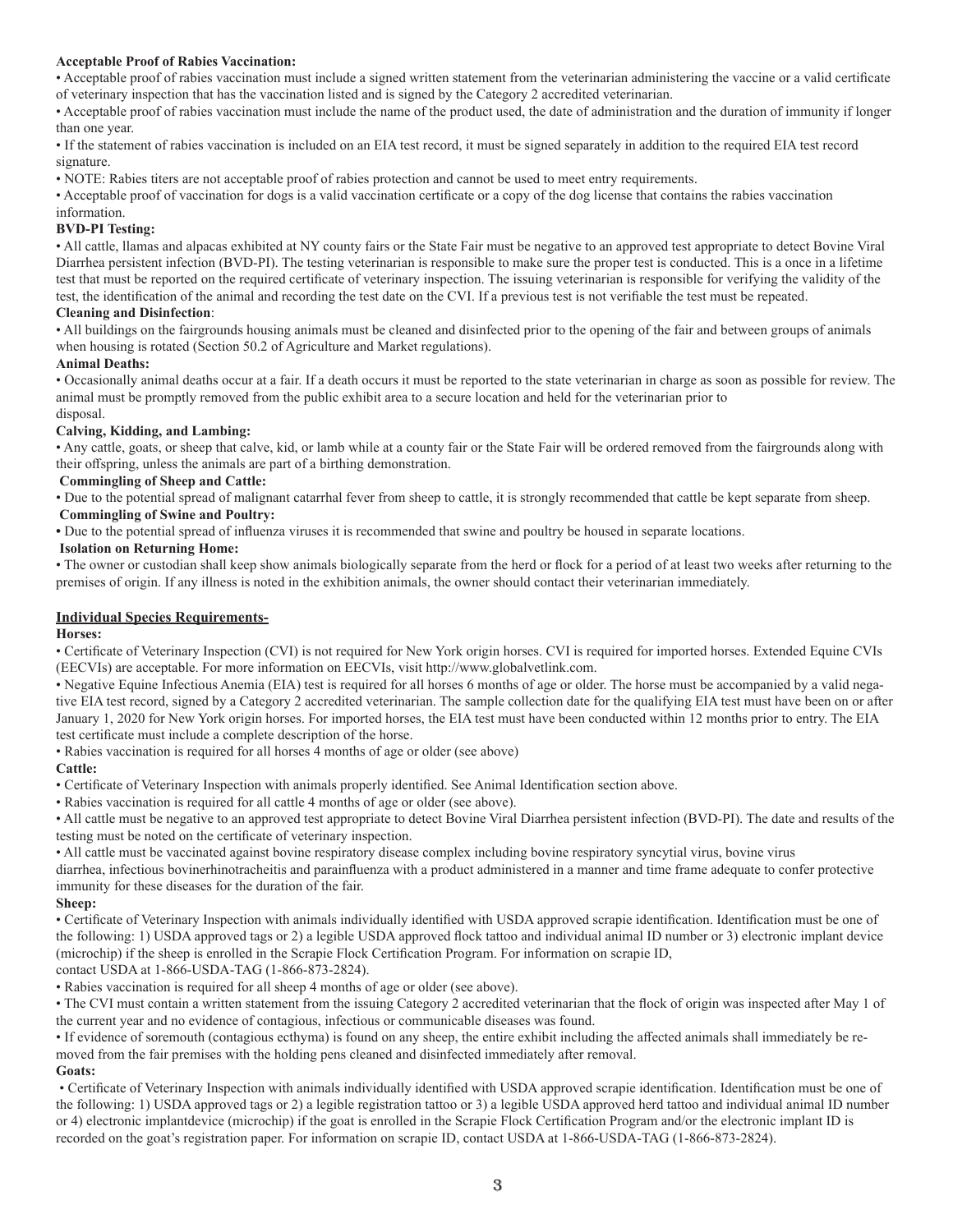• The CVI must contain a written statement from the issuing Category 2 accredited veterinarian that the herd of origin was inspected after May 1 of the current year and no evidence of contagious, infectious or communicable diseases was found.

• If evidence of soremouth (contagious ecthyma) is found on any goat, the entire exhibit including the affected animals shall immediately be removed from the fair premises with the holding pens cleaned and disinfected immediately after removal.

#### **Swine:**

• Certificate of Veterinary Inspection with animals properly identified. See Animal Identification section above.

#### **Llamas and Alpacas**:

• Certificate of Veterinary Inspection with animals properly identified. See Animal Identification section above.

• All llamas and alpacas must be negative to an approved test appropriate to detect Bovine Viral Diarrhea persistent infection (BVD-PI). The date and results of the testing must be noted on the certificate of veterinary inspection.

#### **Poultry:**

• Poultry (with the exception of doves, pigeons and waterfowl) must be accompanied by 1) results of a negative pullorum typhoid test conducted within 90 days prior to exhibition OR 2) proof that the birds originated directly from a US pullorum-typhoid clean flock or equivalent flock. • Poultry qualified by 90 day test must be identified by official leg band.

• Proof of NPIP status must be in the form of an NPIP certificate or purchase receipt containing NPIP certification information. If utilizing a receipt it must be dated within 1 year of the date of admission to the fair.

#### **Deer/Elk (Cervidae):**

• Certificate of Veterinary Inspection with animals properly identified. See Animal Identification section above.

• Originate from a herd classified as accredited or qualified under USDA tuberculosis regulations.

• A movement permit obtained from the Division of Animal Industry is required for all deer movements. All CWD and TB program requirements must be met before a permit will be issued. Questions regarding movement permits should be directed to the Division of Animal Industry at 518-457- 3502.

#### **Miscellaneous Ruminants:**

•Certificate of Veterinary Inspection with animals properly identified. See Animal Identification section above.

Animal Health Requirements For Admission to New York State and County Fairs (Part 351 of NYS Agriculture and Markets Regulations) NYS Department of Agriculture and Markets/Division of Animal Industry 10B Airline Drive, Albany, NY 12235 518-457-3502 www.agriculture.ny.gov/animals

#### **Exhibitor Prefair Guidelines**

#### **Cattle, Sheep, Goats, Swine, Llamas and Alpacas, Cervids, Misc. Ruminants:**

• Review the animal health requirements booklet including information for your species **before** your veterinarian arrives to inspect your animals. If you have any questions, **ask.**

• Your veterinarian is responsible for inspecting your animals and completing the certificate of veterinary inspection (CVI). Call early to avoid the last-minute rush when mistakes are made and there is no time to correct.

• Make sure **USDA approved official eartags** are present on cattle and swine and USDA approved scrapie ID is in place on sheep and goats. • Llamas and alpacas require a microchip or eartag. If a microchip is utilized make sure the veterinarian confirms the microchip ID or places

one. If your animal is identified by a microchip, make sure you bring a working reader with you to the fair.

#### • **ALL IDENTIFICATION MUST BE RECORDED. Make sure it is.**

• Review the CVI carefully upon receipt to make sure all the information is correct including any required test or vaccination information.

• **DO NOT** stuff it in an envelope and assume all is well. The time to correct is before pulling them out at the fair. The CVI is your document and you share responsibility if it is incorrect.

• If you are importing livestock from out of state, make sure the interstate requirements are met and you have a **valid interstate certificate of veterinary inspection**

#### **Poultry:**

• Schedule pullorum flock inspection and testing well ahead of the fair if your flock is participating in the NPIP program.

• If you're having your birds tested within 90 days of the fair you must go to a pullorum clinic. Available clinics are listed on the Dept. website. No individual testing is available if you miss a clinic.

• Birds qualified by 90-day test must be identified by official leg band.

• **Bring documentation** with you to the fair in the form of a 1) current NPIP certificate, 2) 90-day test chart or 3) purchase receipt with NPIP certification within 1 year of the date of admission to the fair.

#### **Horses:**

• NY origin horses must be accompanied by a negative EIA test report. The date of sample collection for the qualifying EIA test must have been on or after January 1, 2020.AI-202 (2021)

• **Imported** horses must be accompanied by an interstate certificate of veterinary inspection with a **negative EIA test within 12 months prior to entry.** Rabies vaccination information can be incorporated into the CVI.

• Drawing or photograph **must** match the horse.

• Rabies vaccination must be within 1 year of arrival at the fair and be documented by a signed rabies certificate or a **signed** statement on the EIA test chart with the required information (see requirements).

#### **MOST IMPORTANT**

When you are loading your livestock for the trip to the fair, take the time to examine them. Make sure they are the same animals that are on the paperwork and, if they are showing any signs of illness, **LEAVE THEM HOME.**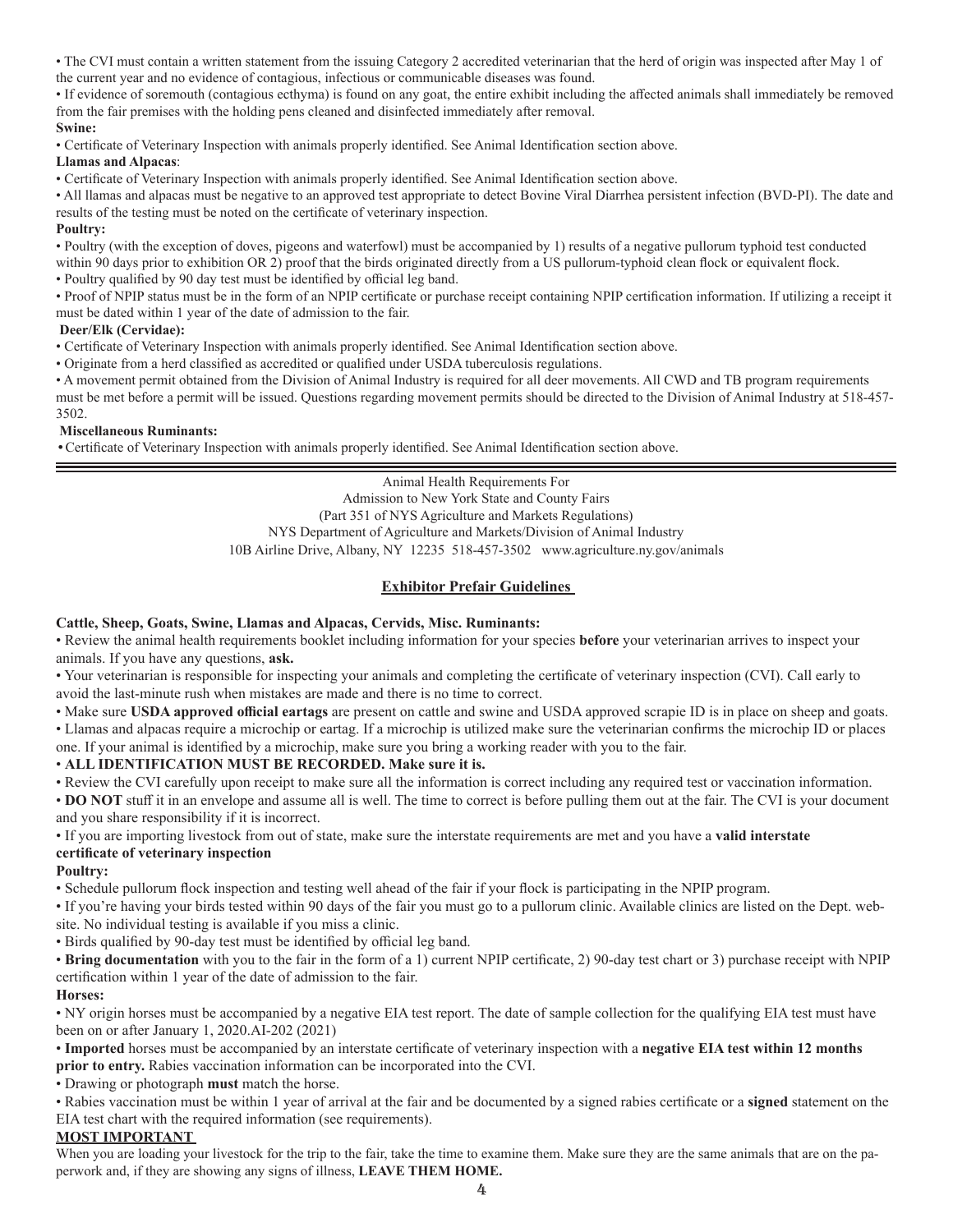#### **New York State Department of Agriculture and Markets Division of Animal Industry 10 B Airline Drive Albany, NY 12235 518-457-3502 INTERSTATE HEALTH REQUIREMENTS FOR FAIR ANIMALS**

This document is a supplement to the Animal Health Requirements (AI-202) published for animals exhibited at New York State county fairs and the State Fair. Its purpose is to summarize the import requirements that must be met for livestock entering New York destined for fairs. Please carefully review the Animal Health Requirements. Note that individual county fairs may require rabies vaccination in species not required by the state. Contact the specific fair for their requirements. Fair contact information is available at www.nyfairs.org. Further assistance can be obtained by contacting the Division of Animal Industry (DAI) at 518-457-3502 or your State Veterinarian's office. You can also go to the following link on our Dept. website: https://agriculture.ny.gov/animals/animal-import-export.

#### **INTERSTATE CERTIFICATE OF VETERINARY INSPECTION (ICVI)**

An interstate CVI is required for cattle, horses, swine, sheep, goats, llamas/alpacas, deer/elk and misc. ruminants moving interstate. Extended Equine CVIs (EECVIs) are acceptable for horses. More information on EECVIs is available at www.globalvetlink.com and from your veterinarian. Note that interstate CVI's must be issued by a Category 2 accredited veterinarian. The interstate CVI is valid for 30 days from the date of CVI inspection. During the fair season, from July 1 through Labor Day, interstate CVI's can be used multiple times as long as the initial entrance to a NY fair is within 30 days of CVI inspection and the CVI is initialed by a NY state official at the fair. All documentation must accompany the animals. Animals not meeting the interstate and/or fair requirements will not be allowed on the grounds. Individual ID is required on all animals. Animals with incomplete or illegible ID will be rejected. Where rabies vaccination is required, the information can be included on the health certificate.

#### **HORSES:**

Horses 6 months of age or older must test negative for equine infectious anemia (EIA). The sample collection date for the qualifying EIA test must be within 12 months prior to the date of entry to the fair. The horse must be clearly and completely identified. Rabies vaccination is required for all horses 4 months of age and older on the date of admission to a fair. Vaccination must be within the past 12 months.

#### **CATTLE:**

Cattle must be identified by an official USDA approved eartag. Radio frequency identification (RFID) eartags, commonly referred to as "840 RFID tags," are strongly recommended. Cattle from all states must be test negative for BVD-PI with results and test date noted on the CVI. For cattle from the New England states, New Jersey, Ohio and Pennsylvania, no additional testing (other than the BVD-PI test) is required. For information on other states, you can contact DAI at 518-457-3971 or check the Department website at https://agriculture.ny.gov/animals/animalimportexport. Vaccination for rabies is required for all cattle 4 months of age or older on the date of admission to a fair. Vaccination must be within the past 12 months. Bovine respiratory disease complex vaccination is also required. **SHEEP:**

Sheep can enter with CVI only. No tests are required. All sheep must be identified by a 1) a USDA approved eartag, 2) a legible USDA approved flock tattoo with individual ID, or 3) electronic implant device (microchip) if the sheep is enrolled in the Scrapie Flock Certification Program. The veterinary statement concerning the flock inspection is required. Rabies vaccination is required for all sheep 4 months of age and older on the date of admission to a fair. Vaccination must be within the past 12 months unless a 3 year vaccination has been used.

#### **GOATS:**

Goats can enter with CVI only. No tests are required. The veterinary statement concerning the flock inspection is required. All goats must be identified by 1) a USDA approved tag, 2) a legible registration tattoo, or 3) a legible USDA approved herd tattoo with individual animal ID. Electronic implant devices (microchips) are only permitted if enrolled in the Scrapie Flock Certification Program and/or the electronic implant ED is recorded on the goat's registration paper.

#### **SWINE:**

Swine can enter with CVI only. No tests are required. Swine must be identified by an official USDA approved eartag. Radio frequency identification (RFID) eartags, commonly referred to as "840 RFID tags," are strongly recommended

#### **LLAMAS / ALPACAS:**

New world camelids attending a New York county or state fair must be accompanied by a CVI with animals individually identified by microchip or official eartag. They must be test negative for BVD-PI with test date and results noted on the CVI.

#### **DEER/ELK (CERVIDAE):**

CWD susceptible cervid species cannot be imported into New York. Non CWD susceptible species require a permit. For information on importing deer contact DAI at 518-457-3502.

#### **POULTRY:**

Negative avian influenza and pullorum status is required for all poultry entering NY. Out of state poultry must be accompanied by the NPIP flock certificate if the flock is NPIP certified. Otherwise a CVI is required. Poultry, with the exception of doves and pigeons, must test negative for pullorum within 90 days prior to importation if not from an NPIP Pullorum-Typhoid Clean Flock. In addition, all poultry must be 1) from a source flock in which 30 birds were tested negative for avian influenza within ten days prior to entry into New York State; or 2) from an NPIP U.S. H5/H7 Avian Influenza Clean or NPIP U.S. Avian Influenza Clean Flock. For more information, contact DAI at 518-457-3971.

MISC. RUMINANTS Certificate of veterinary inspection and official USDA approved eartag.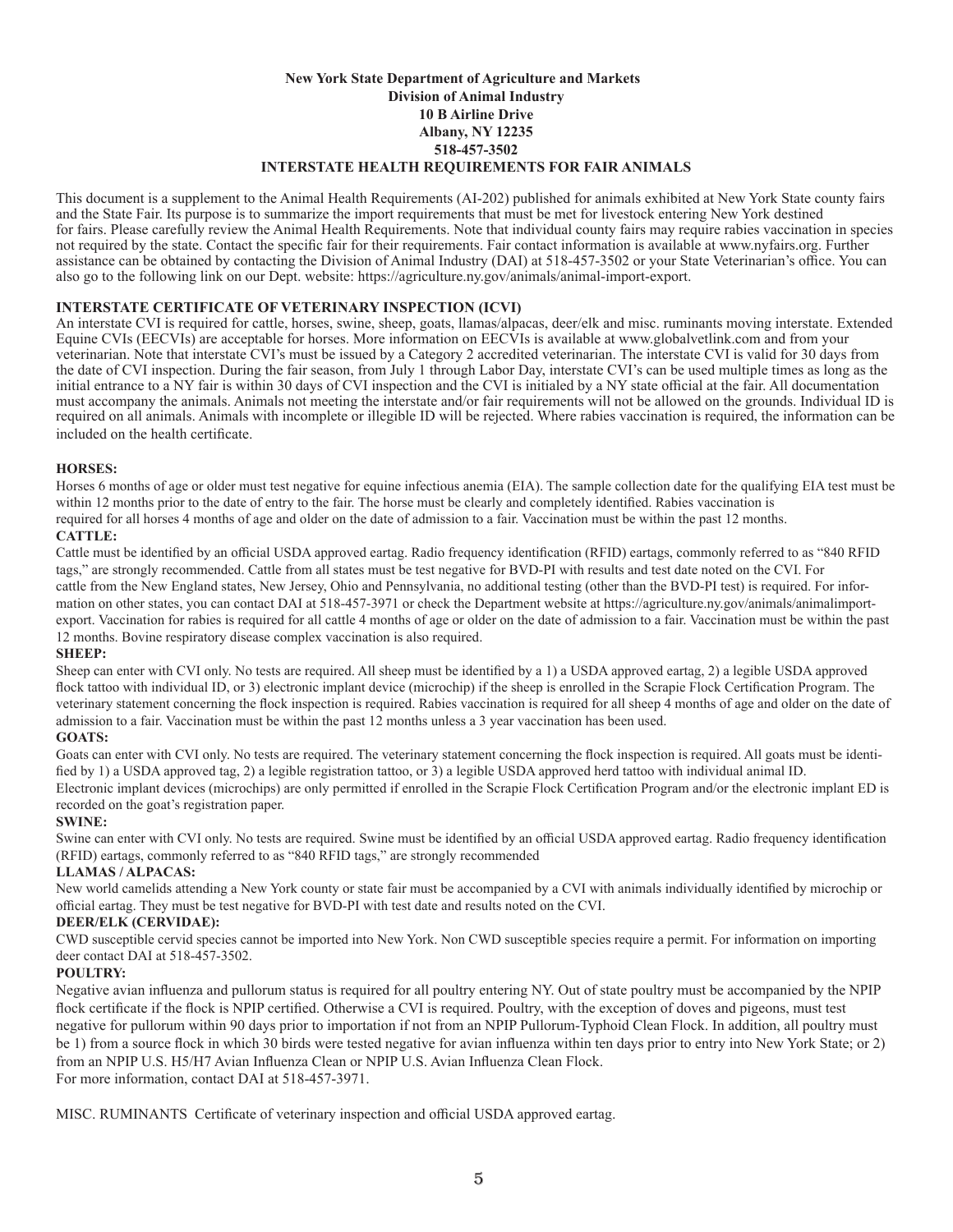## Poultry *Superintendent: Michael Fiorentino Drop off: Thrusday, September 15th, 2022 from 3:00 p.m. -5:00 p.m.*

Only *ONE* entry permitted per class. Birds must be the property of the exhibitor. Fair supplies cages. All chickens must remain at the fair for the duration for the fair. *All entries must test negative for Pollorum-Typhoid within the 90 days before the fair. Free testing will be available on Thrusday, September 2nd, 2021 at 3:00 p.m.* Only chickens that are entered into the fair will be tested.Entries judged by American Standards of Perfections. Classes will be closed when available space is filled. *All Paper entries forms and Online submissions are due on August 11th, 2021 at 4:00 p.m*.

|                                       | LARGE FOWL |                         |  |  |
|---------------------------------------|------------|-------------------------|--|--|
| Class #<br><b>Sex</b><br><b>Breed</b> |            |                         |  |  |
| 27.100                                | ck.        | Americauna/Easter Egger |  |  |
| 27.101                                | ckl.       | Americauna/Easter Egger |  |  |
| 27.102                                | hn.        | Americauna/Easter Egger |  |  |
| 27.103                                | pt.        | Americauna/Easter Egger |  |  |
| 27.104                                | ck.        | Australorp              |  |  |
| 27.105                                | ckl.       | Australorp              |  |  |
| 27.106                                | hn.        | Australorp              |  |  |
| 27.107                                | pt.        | Australorp              |  |  |
| 27.108                                | ck.        | Barnevelder             |  |  |
| 27.109                                | ckl.       | Barenevelder            |  |  |
| 27.110                                | hn.        | Barnevelder             |  |  |
| 27.111                                | pt.        | Barnevelder             |  |  |
| 27.112                                | ck.        | <b>Brahma</b>           |  |  |
| 27.113                                | ckl.       | <b>Brahma</b>           |  |  |
| 27.114                                | hn.        | <b>Brahma</b>           |  |  |
| 27.115                                | pt.        | <b>Brahma</b>           |  |  |
| 27.116                                | ck.        | Campine                 |  |  |
| 27.117                                | ckl.       | Campine                 |  |  |
| 27.118                                | hn.        | Campine                 |  |  |
| 27.119                                | pt.        | Campine                 |  |  |
| 27.120                                | ck.        | Cochin                  |  |  |
| 27.121                                | ckl.       | Cochin                  |  |  |
| 27.122                                | hn.        | Cochin                  |  |  |
| 27.123                                | pt.        | Cochin                  |  |  |
| 27.124                                | ck.        | Cornish Game            |  |  |
| 27.125                                | ckl.       | Cornish Game            |  |  |
| 27.126                                | hn.        | Cornish Game            |  |  |
| 27.127                                | pt.        | Cornish Game            |  |  |

#### *Poultry Department Premium Prizes:* **First:** \$5 **Second:** \$3 **Third:** \$2

| LARGE FOWL |                            |                     |  |  |
|------------|----------------------------|---------------------|--|--|
| Class #    | <b>Sex</b><br><b>Breed</b> |                     |  |  |
| 27.128     | ck.                        | Dominique           |  |  |
| 27.129     | ckl.                       | Dominique           |  |  |
| 27.130     | hn.                        | Dominique           |  |  |
| 27.131     | pt.                        | Dominique           |  |  |
| 27.132     | ck.                        | Dorking             |  |  |
| 27.133     | ckl.                       | Dorking             |  |  |
| 27.134     | hn.                        | Dorking             |  |  |
| 27.135     | pt.                        | Dorking             |  |  |
| 27.136     | ck.                        | Faverolles          |  |  |
| 27.137     | ckl.                       | Faverolles          |  |  |
| 27.138     | hn.                        | <b>Faverolles</b>   |  |  |
| 27.139     | pt.                        | Faverolles          |  |  |
| 27.140     | ck.                        | Hamburg             |  |  |
| 27.141     | ckl.                       | Hamburg             |  |  |
| 27.142     | hn.                        | Hamburg             |  |  |
| 27.143     | pt.                        | Hamburg             |  |  |
| 27.144     | ck.                        | Houdan              |  |  |
| 27.145     | ckl.                       | Houdan              |  |  |
| 27.146     | hn.                        | Houdan              |  |  |
| 27.147     | pt.                        | Houdan              |  |  |
| 27.148     | ck.                        | Jersey Giant        |  |  |
| 27.149     | ckl.                       | Jersey Giant        |  |  |
| 27.150     | hn.                        | <b>Jersey Giant</b> |  |  |
| 27.151     | pt.                        | <b>Jersey Giant</b> |  |  |
| 27.152     | ck.                        | Lakenvelder         |  |  |
| 27.153     | ckl.                       | Lakenvelder         |  |  |
| 27.154     | hn.                        | Lakenvelder         |  |  |
| 27.155     | pt.                        | Lakenvelder         |  |  |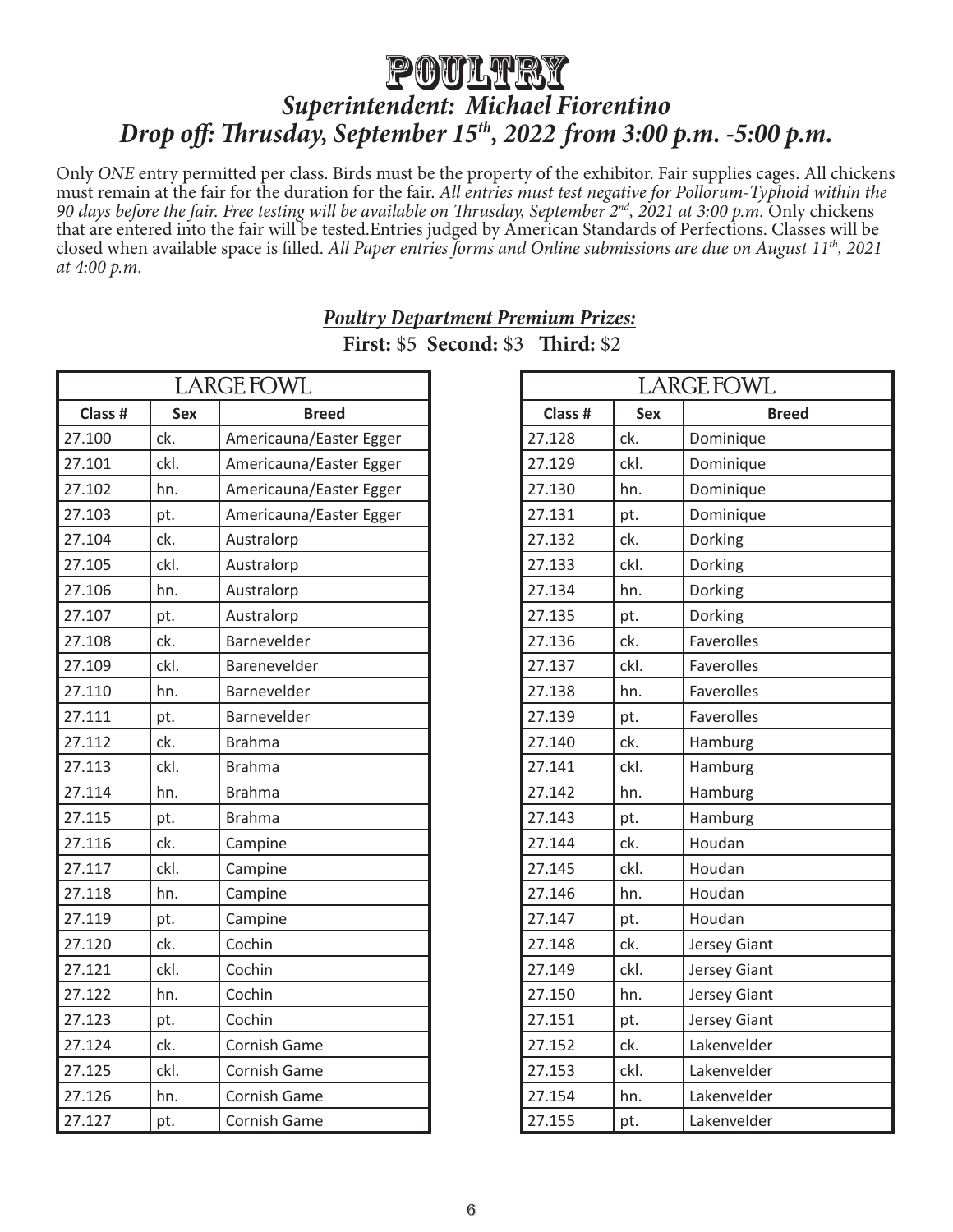| <b>LARGE FOWL</b>                     |      |                   |  |
|---------------------------------------|------|-------------------|--|
| Class #<br><b>Sex</b><br><b>Breed</b> |      |                   |  |
| 27.156                                | ck.  | Leghorn           |  |
| 27.157                                | ckl. | Leghorn           |  |
| 27.158                                | hn.  | Leghorn           |  |
| 27.159                                | pt.  | Leghorn           |  |
| 27.160                                | ck.  | <b>Marans</b>     |  |
| 27.161                                | ckl. | <b>Marans</b>     |  |
| 27.162                                | hn.  | Marans            |  |
| 27.163                                | pt.  | Marans            |  |
| 27.164                                | ck.  | Minorca           |  |
| 27.165                                | ckl. | Minorca           |  |
| 27.166                                | hn.  | Minorca           |  |
| 27.167                                | pt.  | Minorca           |  |
| 27.168                                | ck.  | New Hampshire Red |  |
| 27.169                                | ckl. | New Hampshire Red |  |
| 27.170                                | hn.  | New Hampshire Red |  |
| 27.171                                | pt.  | New Hampshire Red |  |
| 27.172                                | ck.  | Old English Game  |  |
| 27.173                                | ckl. | Old English Game  |  |
| 27.174                                | hn.  | Old English Game  |  |
| 27.175                                | pt.  | Old English Game  |  |
| 27.176                                | ck.  | Orpington         |  |
| 27.177                                | ckl. | Orpington         |  |
| 27.178                                | hn.  | Orpington         |  |
| 27.179                                | pt.  | Orpington         |  |
| 27.180                                | ck.  | Plymouth Rock     |  |
| 27.181                                | ckl. | Plymouth Rock     |  |
| 27.182                                | hn.  | Plymouth Rock     |  |
| 27.183                                | pt.  | Plymouth Rock     |  |
| 27.184                                | ck.  | Polish            |  |
| 27.185                                | ckl. | Polish            |  |
| 27.186                                | hn.  | Polish            |  |
| 27.187                                | pt.  | Polish            |  |
| 27.188                                | ck.  | Rhode Island Red  |  |
| 27.189                                | ckl. | Rhode Island Red  |  |
| 27.190                                | hn.  | Rhode Island Red  |  |
| 27.191                                | pt.  | Rhose Island Red  |  |
| 27.192                                | ck.  | Sultan            |  |
| 27.193                                | ckl. | Sultan            |  |
| 27.194                                | hn.  | Sultan            |  |
| 27.195                                | pt.  | Sultan            |  |

| <b>LARGE FOWL</b>                     |      |                         |  |  |  |
|---------------------------------------|------|-------------------------|--|--|--|
| Class #<br><b>Sex</b><br><b>Breed</b> |      |                         |  |  |  |
| 27.196                                | ck.  | <b>Sussex</b>           |  |  |  |
| 27.197                                | ckl. | <b>Sussex</b>           |  |  |  |
| 27.198                                | hn.  | <b>Sussex</b>           |  |  |  |
| 27.199                                | pt.  | <b>Sussex</b>           |  |  |  |
| 27.200                                | ck.  | Turken                  |  |  |  |
| 27.201                                | ckl. | Turken                  |  |  |  |
| 27.202                                | hn.  | Turken                  |  |  |  |
| 27.203                                | pt.  | Turken                  |  |  |  |
| 27.204                                | ck.  | Wyandotte               |  |  |  |
| 27.205                                | ckl. | Wyandotte               |  |  |  |
| 27.206                                | hn.  | Wyandotte               |  |  |  |
| 27.207                                | pt.  | Wyandotte               |  |  |  |
| 27.208                                | ck.  | Cross Breed, Sex-Link   |  |  |  |
| 27.209                                | ckl. | Cross Breed, Sex-Link   |  |  |  |
| 27.210                                | hn.  | Cross Breed, Sex-Link   |  |  |  |
| 27.211                                | pt.  | Cross Breed, Sex-Link   |  |  |  |
| 27.212                                | ck.  | <b>Breed Not Listed</b> |  |  |  |
| 27.213                                | ckl. | <b>Breed Not Listed</b> |  |  |  |
| 27.214                                | hn.  | <b>Breed Not Listed</b> |  |  |  |
| 27.215                                | pt.  | <b>Breed Not Listed</b> |  |  |  |

| <b>BANTAMS</b>                        |      |                         |  |
|---------------------------------------|------|-------------------------|--|
| Class #<br><b>Sex</b><br><b>Breed</b> |      |                         |  |
| 28.100                                | ck.  | Americauna/Easter Egger |  |
| 28.101                                | ckl. | Americauna/Easter Egger |  |
| 28.102                                | hn.  | Americauna/Easter Egger |  |
| 28.103                                | pt.  | Americauna/Easter Egger |  |
| 28.104                                | ck.  | Belgian, Clean Legged   |  |
| 28.105                                | ckl. | Belgian, Clean Legged   |  |
| 28.106                                | hn.  | Belgian, Clean Legged   |  |
| 28.107                                | pt.  | Belgian, Clean Legged   |  |
| 28.108                                | ck.  | <b>Brahma</b>           |  |
| 28.109                                | ckl. | <b>Brahma</b>           |  |
| 28.110                                | hn.  | <b>Brahma</b>           |  |
| 28.111                                | pt.  | <b>Brahma</b>           |  |
| 28.112                                | ck.  | Campine                 |  |
| 28.113                                | ckl. | Campine                 |  |
| 28.114                                | hn.  | Campine                 |  |
| 28.115                                | pt.  | Campine                 |  |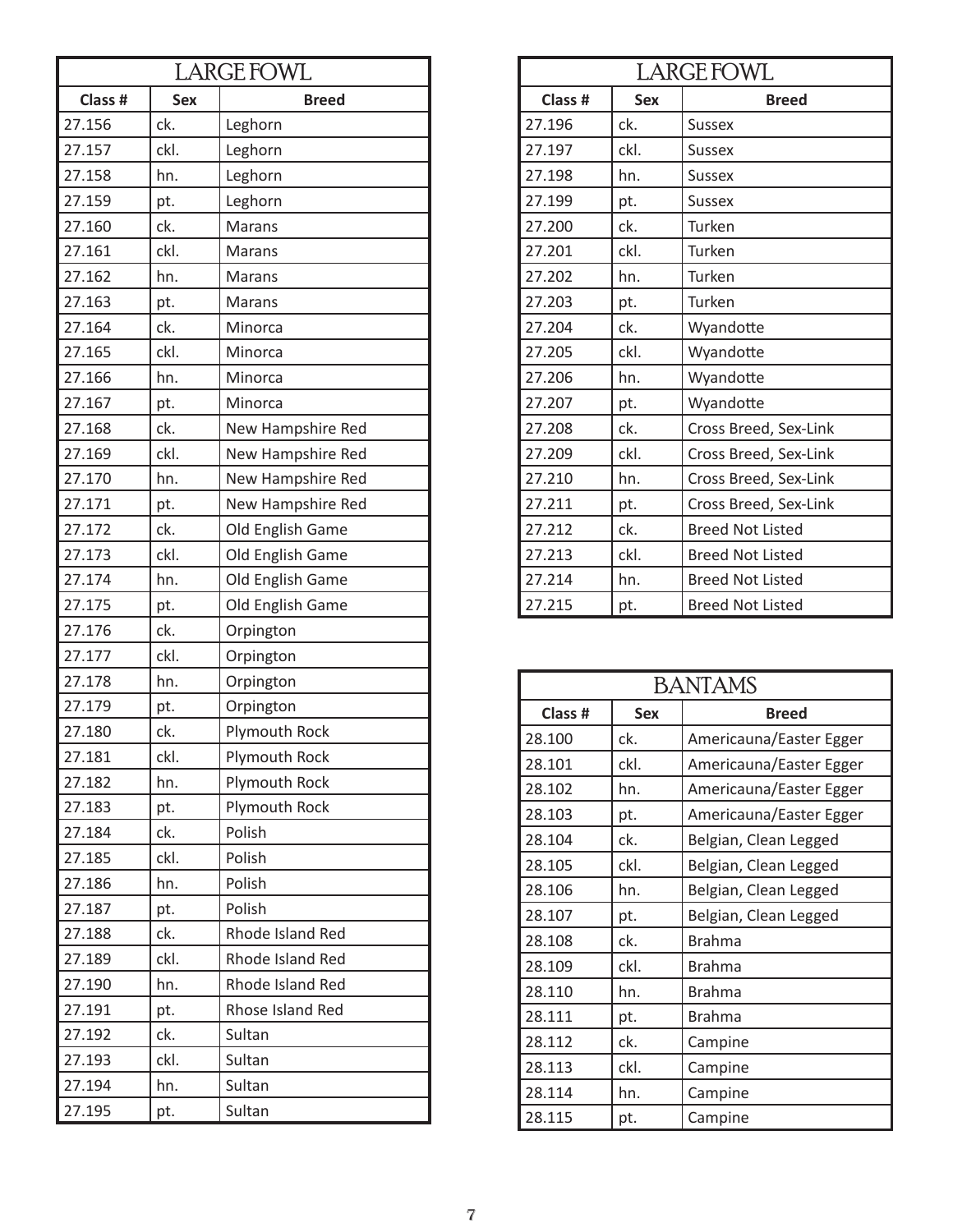| <b>BANTAMS</b> |                            |                     |  |  |
|----------------|----------------------------|---------------------|--|--|
| Class #        | <b>Sex</b><br><b>Breed</b> |                     |  |  |
| 28.116         | ck.                        | Cochin              |  |  |
| 28.117         | ckl.                       | Cochin              |  |  |
| 28.118         | hn.                        | Cochin              |  |  |
| 28.119         | pt.                        | Cochin              |  |  |
| 28.120         | ck.                        | Dominique           |  |  |
| 28.121         | ckl.                       | Dominique           |  |  |
| 28.122         | hn.                        | Dominique           |  |  |
| 28.123         | pt.                        | Dominique           |  |  |
| 28.124         | ck.                        | Hamburg             |  |  |
| 28.125         | ckl.                       | Hamburg             |  |  |
| 28.126         | hn.                        | Hamburg             |  |  |
| 28.127         | pt.                        | Hamburg             |  |  |
| 28.128         | ck.                        | Houdan              |  |  |
| 28.129         | ckl.                       | Houdan              |  |  |
| 28.130         | hn.                        | Houdan              |  |  |
| 28.131         | pt.                        | Houdan              |  |  |
| 28.132         | ck.                        | Japanese            |  |  |
| 28.133         | ckl.                       | Japanese            |  |  |
| 28.134         | hn.                        | Japanese            |  |  |
| 28.135         | pt.                        | Japanese            |  |  |
| 28.136         | ck.                        | Lakenvelder         |  |  |
| 28.137         | ckl.                       | Lakenvelder         |  |  |
| 28.138         | hn.                        | Lakenvelder         |  |  |
| 28.139         | pt.                        | Lakenvelder         |  |  |
| 28.140         | ck.                        | Leghorn             |  |  |
| 28.141         | ckl.                       | Leghorn             |  |  |
| 28.142         | hn.                        | Leghorn             |  |  |
| 28.143         | pt.                        | Leghorn             |  |  |
| 28.144         | ck.                        | <b>Mille Fleurs</b> |  |  |
| 28.145         | ckl.                       | Mille Fleurs        |  |  |
| 28.146         | hn.                        | Mille Fleurs        |  |  |
| 28.147         | pt.                        | Mille Fleurs        |  |  |
| 28.148         | ck.                        | New Hampshire Red   |  |  |
| 28.149         | ckl.                       | New Hampshire Red   |  |  |
| 28.150         | hn.                        | New Hampshire Red   |  |  |
| 28.151         | pt.                        | New Hampshire Red   |  |  |
| 28.152         | ck.                        | Old English Game    |  |  |
| 28.153         | ckl.                       | Old English Game    |  |  |
| 28.154         | hn.                        | Old English Game    |  |  |
| 28.155         | pt.                        | Old English Game    |  |  |

| <b>BANTAMS</b>        |      |                         |  |
|-----------------------|------|-------------------------|--|
| Class #<br><b>Sex</b> |      | <b>Breed</b>            |  |
| 28.156                | ck.  | Orpington               |  |
| 28.157                | ckl. | Orpington               |  |
| 28.158                | hn.  | Orpington               |  |
| 28.159                | pt.  | Orpington               |  |
| 28.160                | ck.  | Plymouth Rock           |  |
| 28.161                | ckl. | Plymouth Rock           |  |
| 28.162                | hn.  | Plymouth Rock           |  |
| 28.163                | pt.  | Plymouth Rock           |  |
| 28.164                | ck.  | Polish                  |  |
| 28.165                | ckl. | Polish                  |  |
| 28.166                | hn.  | Polish                  |  |
| 28.167                | pt.  | Polish                  |  |
| 28.168                | ck.  | Rhode Island Red        |  |
| 28.169                | ckl. | Rhode Island Red        |  |
| 28.170                | hn.  | Rhode Island Red        |  |
| 28.171                | pt.  | Rhode Island Red        |  |
| 28.172                | ck.  | Rosecomb                |  |
| 28.173                | ckl. | Rosecomb                |  |
| 28.174                | hn.  | Rosecomb                |  |
| 28.175                | pt.  | Rosecomb                |  |
| 28.176                | ck.  | Sebright                |  |
| 28.177                | ckl. | Sebright                |  |
| 28.178                | hn.  | Sebright                |  |
| 28.179                | pt.  | Sebright                |  |
| 28.180                | ck.  | Silkie                  |  |
| 28.181                | ckl. | Silkie                  |  |
| 28.182                | hn.  | Silkie                  |  |
| 28.183                | pt.  | Silkie                  |  |
| 28.184                | ck.  | <b>Sussex</b>           |  |
| 28.185                | ckl. | <b>Sussex</b>           |  |
| 28.186                | hn.  | <b>Sussex</b>           |  |
| 28.187                | pt.  | <b>Sussex</b>           |  |
| 28.188                | ck.  | Wyandotte               |  |
| 28.189                | ckl. | Wyandotte               |  |
| 28.190                | hn.  | Wyandotte               |  |
| 28.191                | pt.  | Wyandotte               |  |
| 28.192                | ck.  | <b>Breed Not Listed</b> |  |
| 28.193                | ckl. | <b>Breed Not Listed</b> |  |
| 28.194                | hn.  | <b>Breed Not Listed</b> |  |
| 28.195                | pt.  | <b>Breed Not Listed</b> |  |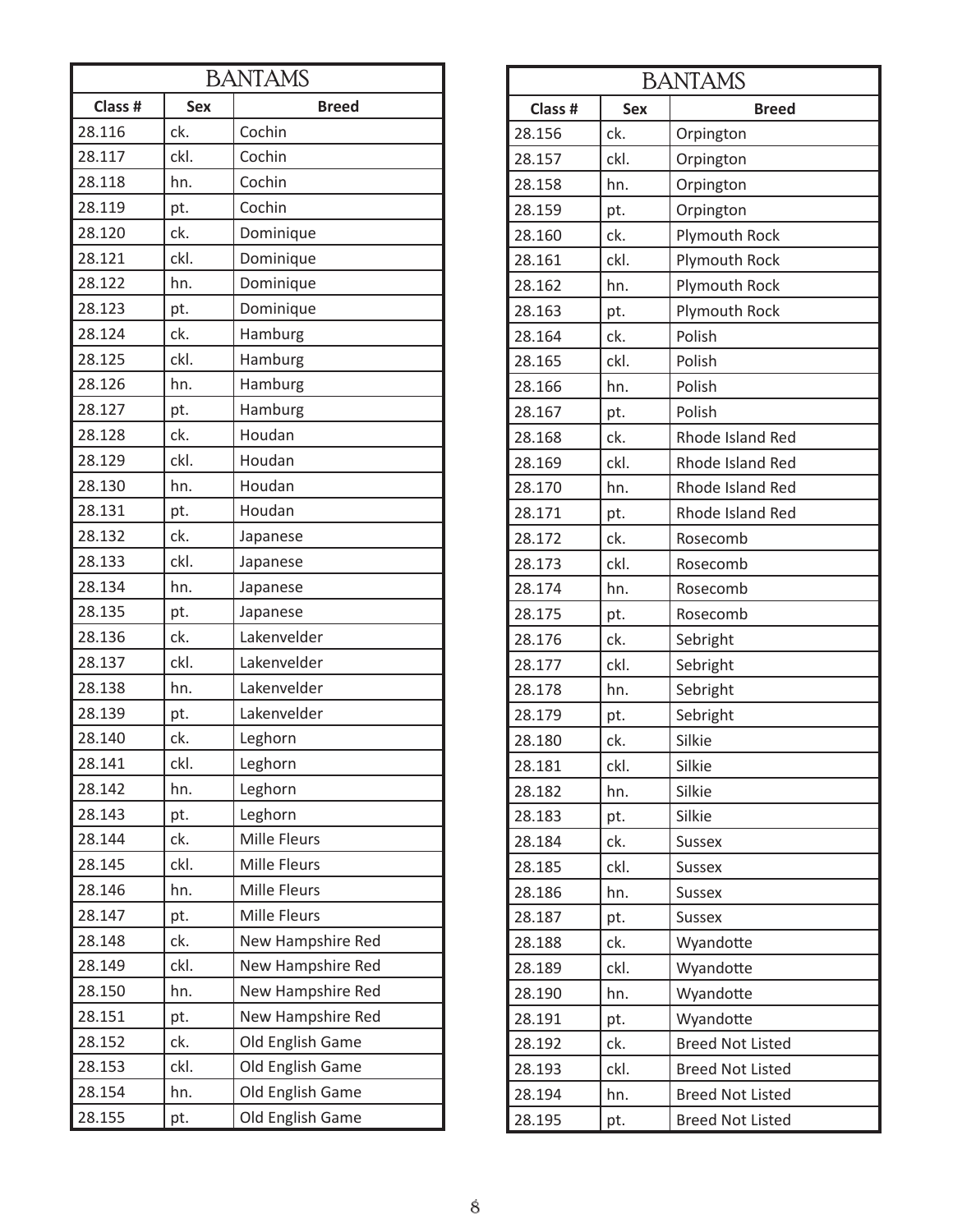

# *Superintendent: Michael Fiorentino & Cathy Caracciolo Drop Off: Thursday, September 15th, 2022 from 5:00 p.m. - 7:00 p.m.*

-Only ONE entry permitted per class. Enter early. Cooping space is limited. All rabbits must be permanently ear marked. The Fair assumes no responsibility for loss or confusion of entries.

-No rabbit showing any sign of disease will be accepted. All rabbits must remain on exhibit for the duration of the Fair. -Entries will be judged against the American Rabbit Breeders Standards of Perfection. The Fair reserves the right to combine classes for competition.

-Exhibitor must provide clay food and water crocks for each rabbit. Water and feed will be provided by the Fair.

*Rabbit Department Premiums Prizes:*

**First:** \$5 **Second:** \$3 **Third:** \$2

| Class # | <b>Breed</b>                 | Age/Sex Class | <b>Color Class</b>    |
|---------|------------------------------|---------------|-----------------------|
| 29.100  | American Fuzzy Lop           | Sr Buck       | <b>Broken</b>         |
| 29.101  | American Fuzzy Lop           | Sr Doe        | <b>Broken</b>         |
| 29.102  | American Fuzzy Lop           | Jr Buck       | <b>Broken</b>         |
| 29.103  | American Fuzzy Lop           | Jr Doe        | <b>Broken</b>         |
| 29.104  | American Fuzzy Lop           | Sr Buck       | Solid                 |
| 29.105  | American Fuzzy Lop           | Sr Doe        | Solid                 |
| 29.106  | American Fuzzy Lop           | Jr Buck       | Solid                 |
| 29.107  | American Fuzzy Lop           | Jr Doe        | Solid                 |
| 29.108  | Angora, English/French/Giant | Sr Buck       | Broken/Agouti/Pointed |
| 29.109  | Angora, English/French/Giant | Sr Doe        | Broken/Agouti/Pointed |
| 29.110  | Angora, English/French/Giant | Jr Buck       | Broken/Agouti/Pointed |
| 29.111  | Angora, English/French/Giant | Jr Doe        | Broken/Agouti/Pointed |
| 29.112  | Angora, English/French/Giant | Sr Buck       | Self/Solid            |
| 29.113  | Angora, English/French/Giant | Sr Doe        | Self/Solid            |
| 29.114  | Angora, English/French/Giant | Jr Buck       | Self/Solid            |
| 29.115  | Angora, English/French/Giant | Jr Doe        | Self/Solid            |
| 29.116  | Dutch                        | Sr Buck       | <b>Black</b>          |
| 29.117  | Dutch                        | Sr Doe        | <b>Black</b>          |
| 29.118  | Dutch                        | Jr Buck       | <b>Black</b>          |
| 29.119  | Dutch                        | Jr Doe        | <b>Black</b>          |
| 29.120  | Dutch                        | Sr Buck       | Blue                  |
| 29.121  | Dutch                        | Sr Doe        | Blue                  |
| 29.122  | Dutch                        | Jr Buck       | Blue                  |
| 29.123  | Dutch                        | Jr Doe        | Blue                  |
| 29.124  | Dutch                        | Sr Buck       | Chocolate             |
| 29.125  | Dutch                        | Sr Doe        | Chocolate             |
| 29.126  | Dutch                        | Jr Buck       | Chocolate             |
| 29.127  | Dutch                        | Jr Doe        | Chocolate             |
| 29.128  | Dutch                        | Sr Buck       | Gray                  |
| 29.129  | Dutch                        | Sr Doe        | Gray                  |
| 29.130  | Dutch                        | Jr Buck       | Gray                  |
| 29.131  | Dutch                        | Jr Doe        | Gray                  |
| 29.132  | Dutch                        | Sr Buck       | Steel                 |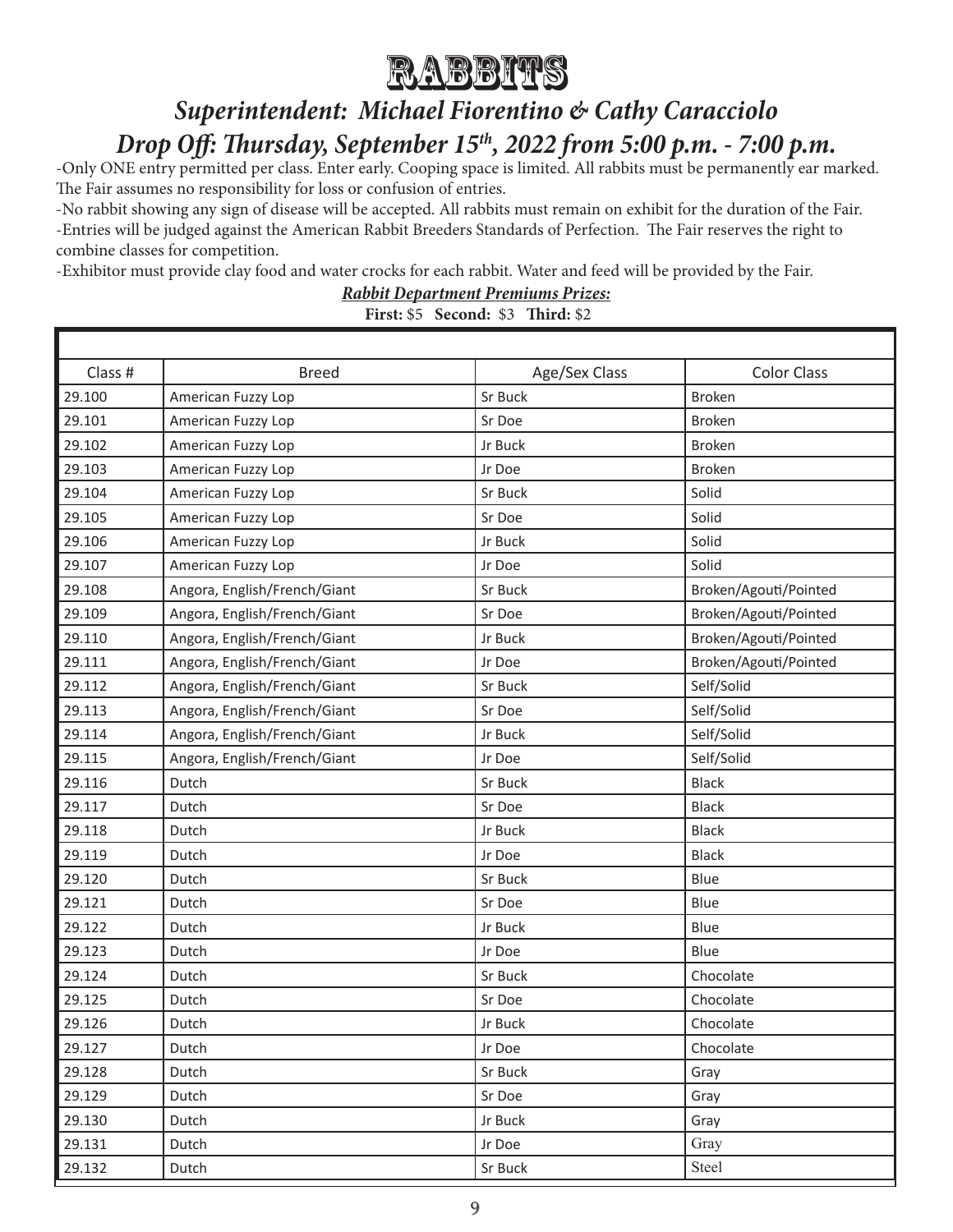| Class # | <b>Breed</b>         | Age/Sex Class | <b>Color Class</b>         |
|---------|----------------------|---------------|----------------------------|
| 29.133  | Dutch                | Sr Doe        | Steel                      |
| 29.134  | Dutch                | Jr Buck       | Steel                      |
| 29.135  | Dutch                | Jr Doe        | Steel                      |
| 29.136  | Dutch                | Sr Buck       | Tortoise                   |
| 29.137  | Dutch                | Sr Doe        | Tortoise                   |
| 29.138  | Dutch                | Jr Buck       | Tortoise                   |
| 29.139  | Dutch                | Jr Doe        | Tortoise                   |
| 29.140  | Dwarf Hotot          | Sr Buck       | Black/Chocolate            |
| 29.141  | Dwarf Hotot          | Sr Doe        | Black/Chocolate            |
| 29.142  | Dwarf Hotot          | Jr Buck       | Black/Chocolate            |
| 29.143  | Dwarf Hotot          | Jr Doe        | Black/Chocolate            |
| 29.144  | Flemish Giant        | Sr Buck       | Black/Blue                 |
| 29.145  | Flemish Giant        | Sr Doe        | Black/Blue                 |
| 29.146  | Flemish Giant        | Int Buck      | Black/Blue                 |
| 29.147  | Flemish Giant        | Int Doe       | Black/Blue                 |
| 29.148  | Flemish Giant        | Jr Buck       | Black/Blue                 |
| 29.149  | Flemish Giant        | Jr Doe        | Black/Blue                 |
| 29.150  | Flemish Giant        | Sr Buck       | Fawn/Sandy                 |
| 29.151  | <b>Flemish Giant</b> | Sr Doe        | Fawn/Sandy                 |
| 29.152  | Flemish Giant        | Int Buck      | Fawn/Sandy                 |
| 29.153  | Flemish Giant        | Int Doe       | Fawn/Sandy                 |
| 29.154  | Flemish Giant        | Jr Buck       | Fawn/Sandy                 |
| 29.155  | Flemish Giant        | Jr Doe        | Fawn/Sandy                 |
| 29.156  | Flemish Giant        | Sr Buck       | Light Gray/Steel Gray      |
| 29.157  | Flemish Giant        | Sr Doe        | Light Gray/Steel Gray      |
| 29.158  | Flemish Giant        | Int Buck      | Light Gray/Steel Gray      |
| 29.159  | Flemish Giant        | Int Doe       | Light Gray/Steel Gray      |
| 29.160  | <b>Flemish Giant</b> | Jr Buck       | Light Gray/Steel Gray      |
| 29.161  | Flemish Giant        | Jr Doe        | Light Gray/Steel Gray      |
| 29.162  | Flemish Giant        | Sr Buck       | White                      |
| 29.163  | Flemish Giant        | Sr Doe        | White                      |
| 29.164  | Flemish Giant        | Int Buck      | White                      |
| 29.165  | Flemish Giant        | Int Doe       | White                      |
| 29.166  | <b>Flemish Giant</b> | Jr Buck       | White                      |
| 29.167  | Flemish Giant        | Jr Doe        | White                      |
| 29.168  | Harlequin            | Sr Buck       | Japanese                   |
| 29.169  | Harlequin            | Sr Doe        | Japanese                   |
| 29.170  | Harlequin            | Jr Buck       | Japanese                   |
| 29.171  | Harelquin            | Jr Doe        | Japanese                   |
| 29.172  | Harlequin            | Sr Buck       | Magpie                     |
| 29.173  | Harlequin            | Sr Doe        | Magpie                     |
| 29.174  | Harelquin            | Jr Buck       | Magpie                     |
| 29.175  | Harelquin            | Jr Doe        | Magpie                     |
| 29.176  | Himalayan            | Sr Buck       | Black/Blue/Chocolate/Lilac |
| 29.177  | Himalayan            | Sr Doe        | Black/Blue/Chocolate/Lilac |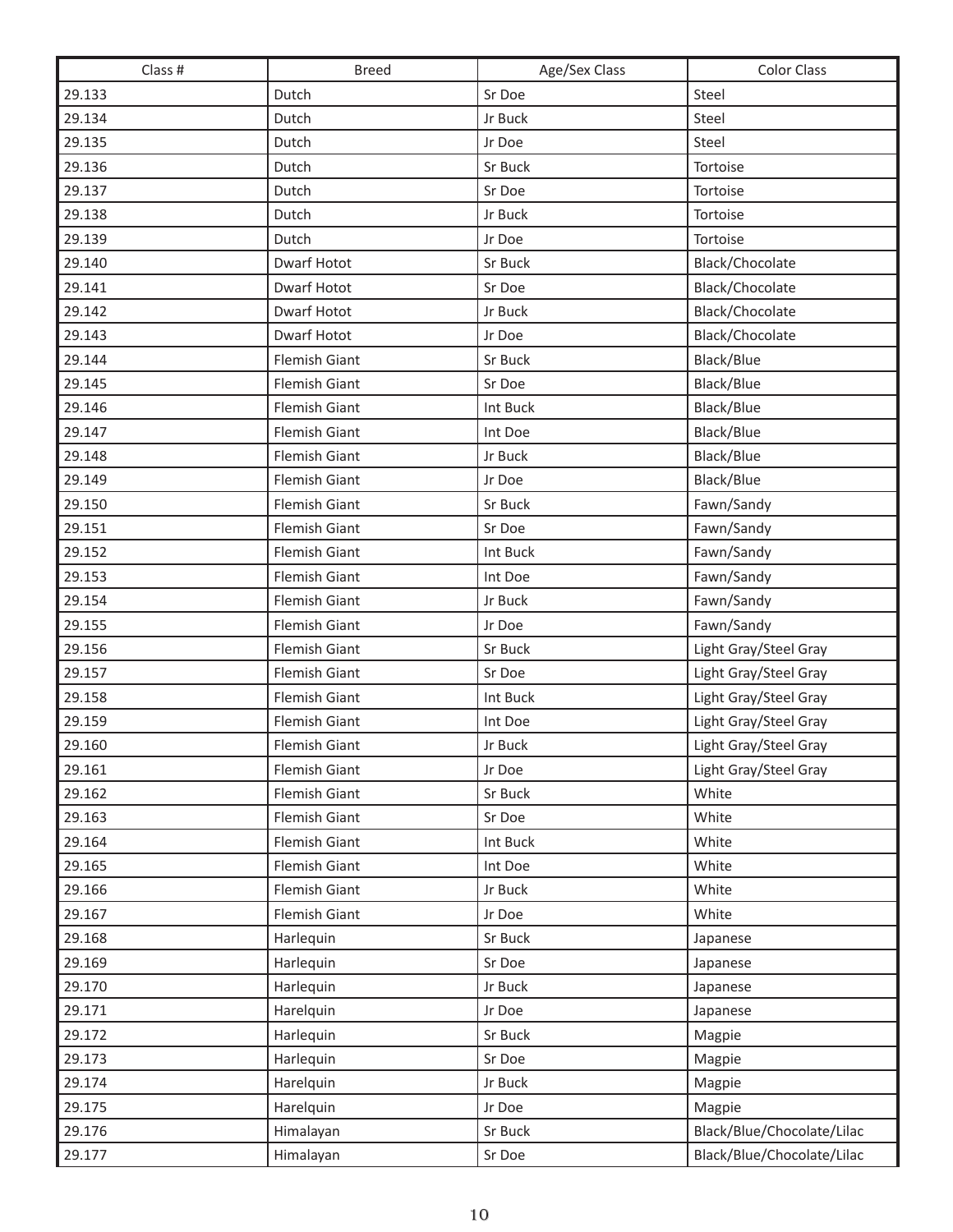| Class # | <b>Breed</b>       | Age/Sex Class | <b>Color Class</b>         |  |
|---------|--------------------|---------------|----------------------------|--|
| 29.178  | Himalayan          | Jr Buck       | Black/Blue/Chocolate/Lilac |  |
| 29.179  | Himalayan          | Jr Doe        | Black/Blue/Chocolate/Lilac |  |
| 29.180  | <b>Holland Lop</b> | Sr Buck       | Solid                      |  |
| 29.181  | <b>Holland Lop</b> | Sr Doe        | Solid                      |  |
| 29.182  | <b>Holland Lop</b> | Jr Buck       | Solid                      |  |
| 29.183  | <b>Holland Lop</b> | Jr Doe        | Solid                      |  |
| 29.184  | <b>Holland Lop</b> | Sr Buck       | <b>Broken</b>              |  |
| 29.185  | <b>Holland Lop</b> | Sr Doe        | Broken                     |  |
| 29.186  | <b>Holland Lop</b> | Jr Buck       | <b>Broken</b>              |  |
| 29.187  | <b>Holland Lop</b> | Jr Doe        | <b>Broken</b>              |  |
| 29.188  | Jersey Woolie      | Sr Buck       | Pointed White/Broken       |  |
| 29.189  | Jersey Woolie      | Sr Doe        | Pointed White/Broken       |  |
| 29.190  | Jersey Woolie      | Jr Buck       | Pointed White/Broken       |  |
| 29.191  | Jersey Woolie      | Jr Doe        | Pointed White/Broken       |  |
| 29.192  | Jersey Woolie      | Sr Buck       | Self-shaded/Solid          |  |
| 29.193  | Jersey Woolie      | Sr Doe        | Self-shaded/Solid          |  |
| 29.194  | Jersey Woolie      | Jr Buck       | Self-shaded/Solid          |  |
| 29.195  | Jersey Woolie      | Jr Doe        | Self-shaded/Solid          |  |
| 29.196  | Lop, English       | Sr Buck       | <b>Broken</b>              |  |
| 29.197  | Lop, English       | Sr Doe        | Broken                     |  |
| 29.198  | Lop, English       | Int Buck      | <b>Broken</b>              |  |
| 29.199  | Lop, English       | Int Doe       | <b>Broken</b>              |  |
| 29.200  | Lop, English       | Jr Buck       | <b>Broken</b>              |  |
| 29.201  | Lop, English       | Jr Doe        | <b>Broken</b>              |  |
| 29.202  | Lop, English       | Sr Buck       | Solid                      |  |
| 29.203  | Lop, English       | Sr Doe        | Solid                      |  |
| 29.204  | Lop, English       | Int Buck      | Solid                      |  |
| 29.205  | Lop, English       | Int Doe       | Solid                      |  |
| 29.206  | Lop, English       | Jr Buck       | Solid                      |  |
| 29.207  | Lop, English       | Jr Doe        | Solid                      |  |
| 29.208  | Lop, French        | Sr Buck       | <b>Broken</b>              |  |
| 29.209  | Lop, French        | Sr Doe        | <b>Broken</b>              |  |
| 29.210  | Lop, French        | Int Buck      | <b>Broken</b>              |  |
| 29.211  | Lop, French        | Int Doe       | Solid                      |  |
| 29.212  | Lop, French        | Jr Buck       | Solid                      |  |
| 29.213  | Lop, French        | Jr Doe        | Solid                      |  |
| 29.214  | Lop, French        | Sr Buck       | Solid                      |  |
| 29.215  | Lop, French        | Sr Doe        | Solid                      |  |
| 29.216  | Lop, French        | Int Buck      | Solid                      |  |
| 29.217  | Lop, French        | Int Doe       | Solid                      |  |
| 29.218  | Lop, French        | Jr Buck       | Solid                      |  |
| 29.219  | Lop, French        | Jr Doe        | Solid                      |  |
| 29.220  | Lop, Mini          | Sr Buck       | Broken                     |  |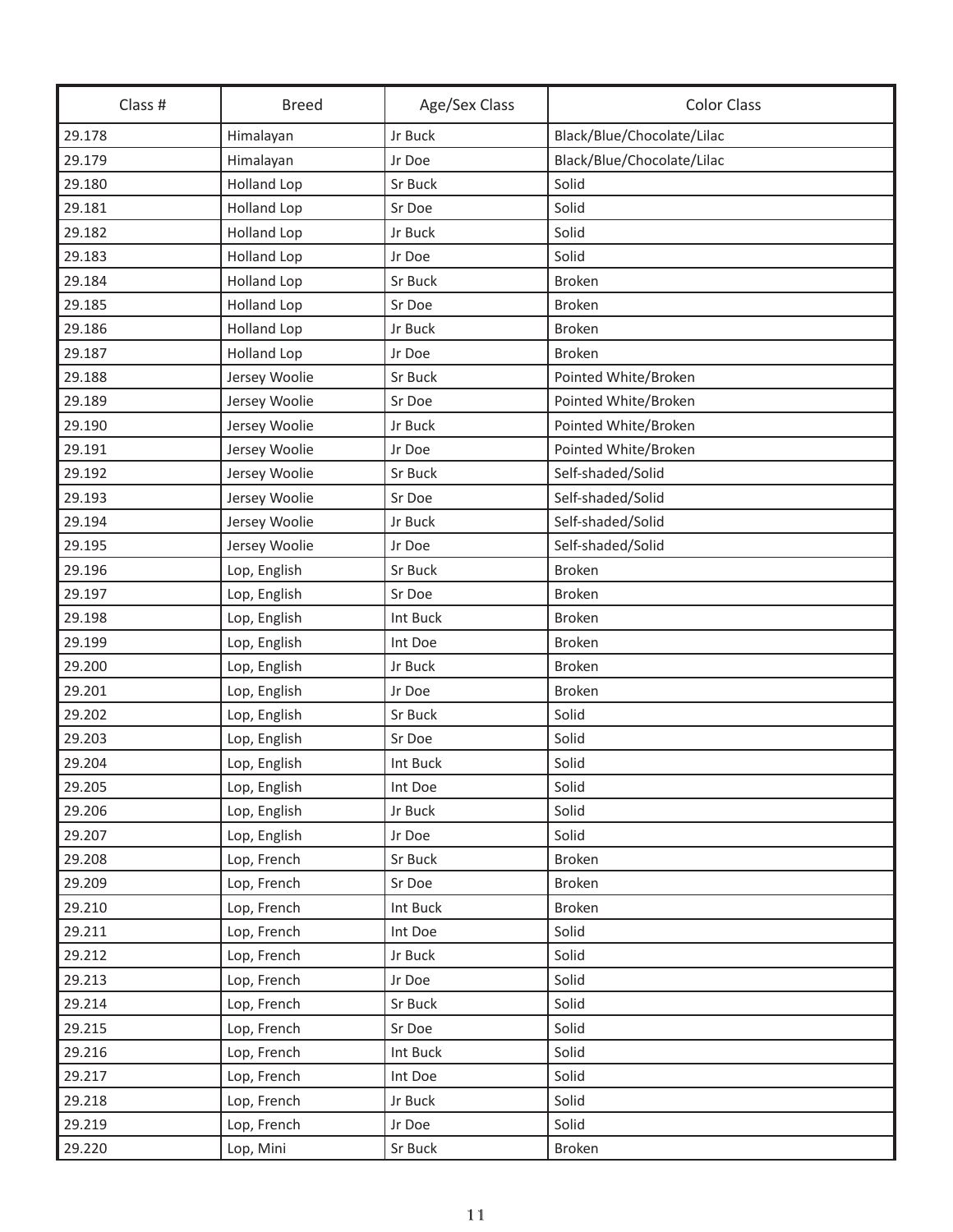| Class # | <b>Breed</b>            | Age/Sex Class | <b>Color Class</b>   |  |
|---------|-------------------------|---------------|----------------------|--|
| 29.221  | Lop, Mini               | Sr Doe        | <b>Broken</b>        |  |
| 29.222  | Lop, Mini               | Jr Buck       | <b>Broken</b>        |  |
| 29.223  | Lop, Mini               | Jr Doe        | <b>Broken</b>        |  |
| 29.224  | Lop, Mini               | Sr Buck       | Solid                |  |
| 29.225  | Lop, Mini               | Sr Doe        | Solid                |  |
| 29.226  | Lop, Mini               | Jr Buck       | Solid                |  |
| 29.227  | Lop, Mini               | Jr Doe        | Solid                |  |
| 29.228  | Mini Rex                | Sr Buck       | Pointed White/Broken |  |
| 29.229  | Mini Rex                | Sr Doe        | Pointed White/Broken |  |
| 29.230  | Mini Rex                | Jr Buck       | Pointed White/Broken |  |
| 29.231  | Mini Rex                | Jr Doe        | Pointed White/Broken |  |
| 29.232  | Mini Rex                | Sr Buck       | Shaded/Solid         |  |
| 29.233  | Mini Rex                | Sr Doe        | Shaded/Solid         |  |
| 29.234  | Mini Rex                | Jr Buck       | Shaded/Solid         |  |
| 29.235  | Mini Rex                | Jr Doe        | Shaded/Solid         |  |
| 29.236  | Netherland Dwarf        | Sr Buck       | Agouti               |  |
| 29.237  | <b>Netherland Dwarf</b> | Sr Doe        | Agouti               |  |
| 29.238  | <b>Netherland Dwarf</b> | Jr Buck       | Agouti               |  |
| 29.239  | Netherland Dwarf        | Jr Doe        | Agouti               |  |
| 29.240  | Netherland Dwarf        | Sr Buck       | Shaded               |  |
| 29.241  | Netherland Dwarf        | Sr Doe        | Shaded               |  |
| 29.242  | Netherland Dwarf        | Jr Buck       | Shaded               |  |
| 29.243  | Netherland Dwarf        | Jr Doe        | Shaded               |  |
| 29.244  | <b>Netherland Dwarf</b> | Sr Buck       | Self/Solid           |  |
| 29.245  | Netherland Dwarf        | Sr Doe        | Self/Solid           |  |
| 29.246  | <b>Netherland Dwarf</b> | Jr Buck       | Self/Solid           |  |
| 29.247  | <b>Netherland Dwarf</b> | Jr Doe        | Self/Solid           |  |
| 29.248  | Netherland Dwarf        | Sr Buck       | Tan Patterns         |  |
| 29.249  | Netherland Dwarf        | Sr Doe        | Tan Patterns         |  |
| 29.250  | Netherland Dwarf        | Jr Doe        | <b>Tan Patterns</b>  |  |
| 29.251  | Netherland Dwarf        | Sr Buck       | AOV/Broken           |  |
| 29.252  | Netherland Dwarf        | Jr Buck       | Tan Patterns         |  |
| 29.253  | Netherland Dwarf        | Sr Doe        | AOV/Broken           |  |
| 29.254  | Netherland Dwarf        | Jr Buck       | AOV/Broken           |  |
| 29.255  | <b>Netherland Dwarf</b> | Jr Doe        | AOV/Broken           |  |
| 29.256  | New Zealand             | Sr Buck       | Self/Broken          |  |
| 29.257  | New Zealand             | Sr Doe        | Self/Broken          |  |
| 29.258  | New Zealand             | Int Buck      | Self/Broken          |  |
| 29.259  | New Zealand             | Int Doe       | Self/Broken          |  |
| 29.260  | New Zealand             | Jr Buck       | Self/Broken          |  |
| 29.261  | New Zealand             | Jr Doe        | Self/Broken          |  |
| 29.262  | Polish                  | Sr Buck       | Self/Solid           |  |
| 29.263  | Polish                  | Sr Doe        | Self/Solid           |  |
| 29.264  | Polish                  | Jr Buck       | Self/Solid           |  |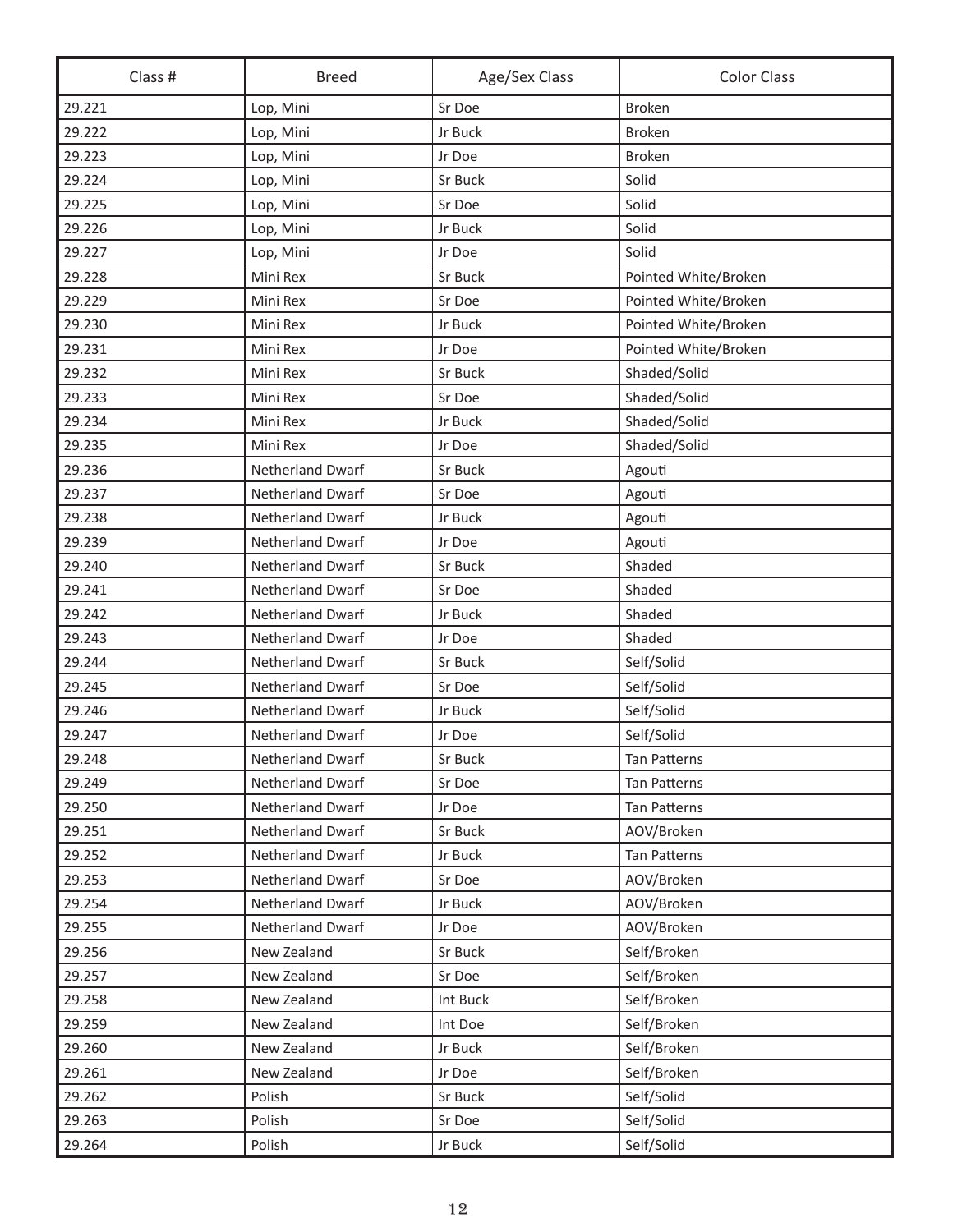| Class # | <b>Breed</b>                                    | Age/Sex Class | <b>Color Class</b> |
|---------|-------------------------------------------------|---------------|--------------------|
| 29.265  | Polish                                          | Jr Doe        | Self/Solid         |
| 29.266  | Polish                                          | Sr Buck       | <b>Broken</b>      |
| 29.267  | Polish                                          | Sr Doe        | Broken             |
| 29.268  | Polish                                          | Jr Buck       | <b>Broken</b>      |
| 29.269  | Polish                                          | Jr Doe        | Broken             |
| 29.270  | Satin                                           | Sr Buck       | Self/Solid         |
| 29.271  | Satin                                           | Sr Doe        | Self/Solid         |
| 29.272  | Satin                                           | Int Buck      | Self/Solid         |
| 29.273  | Satin                                           | Int Doe       | Self/Solid         |
| 29.274  | Satin                                           | Jr Buck       | Self/Solid         |
| 29.275  | Satin                                           | Jr Doe        | Self/Solid         |
| 29.276  | Satin                                           | Sr Buck       | AOV/Broken         |
| 29.277  | Satin                                           | Sr Doe        | AOV/Broken         |
| 29.278  | Satin                                           | Int Buck      | AOV/Broken         |
| 29.279  | Satin                                           | Int Doe       | AOV/Broken         |
| 29.280  | Satin                                           | Jr Buck       | AOV/Broken         |
| 29.281  | Satin                                           | Jr Doe        | AOV/Broken         |
| 29.282  | Silver Fox                                      | Sr Buck       | Black              |
| 29.283  | Silver Fox                                      | Sr Doe        | Black              |
| 29.284  | Silver Fox                                      | Int Buck      | <b>Black</b>       |
| 29.285  | Silver Fox                                      | Int Doe       | <b>Black</b>       |
| 29.286  | Silver Fox                                      | Jr Buck       | <b>Black</b>       |
| 29.287  | Silver Fox                                      | Jr Doe        | <b>Black</b>       |
| 29.288  | Other Breed not Listed                          | Sr Buck       | Any color          |
| 29.289  | Other Breed not Listed                          | Sr Doe        | Any color          |
| 29.290  | Other Breed not Listed                          | Int Buck      | Any color          |
| 29.291  | Other Breed not Listed                          | Int Doe       | Any color          |
| 29.292  | Other Breed not Listed                          | Jr Buck       | Any color          |
| 29.293  | Other Breed not Listed                          | Jr Doe        | Any color          |
| 29.294  | Companion/Pet Rabbit<br>(includes mixed breeds) | Sr Buck       | Any Color          |
| 29.295  | Companion/Pet Rabbit<br>(includes mixed breeds) | Sr Doe        | Any Color          |
| 29.296  | Companion/Pet Rabbit<br>(includes mixed breeds) | Jr Buck       | Any Color          |
| 29.297  | Companion/Pet Rabbit<br>(includes mixed breeds) | Jr Doe        | Any Color          |